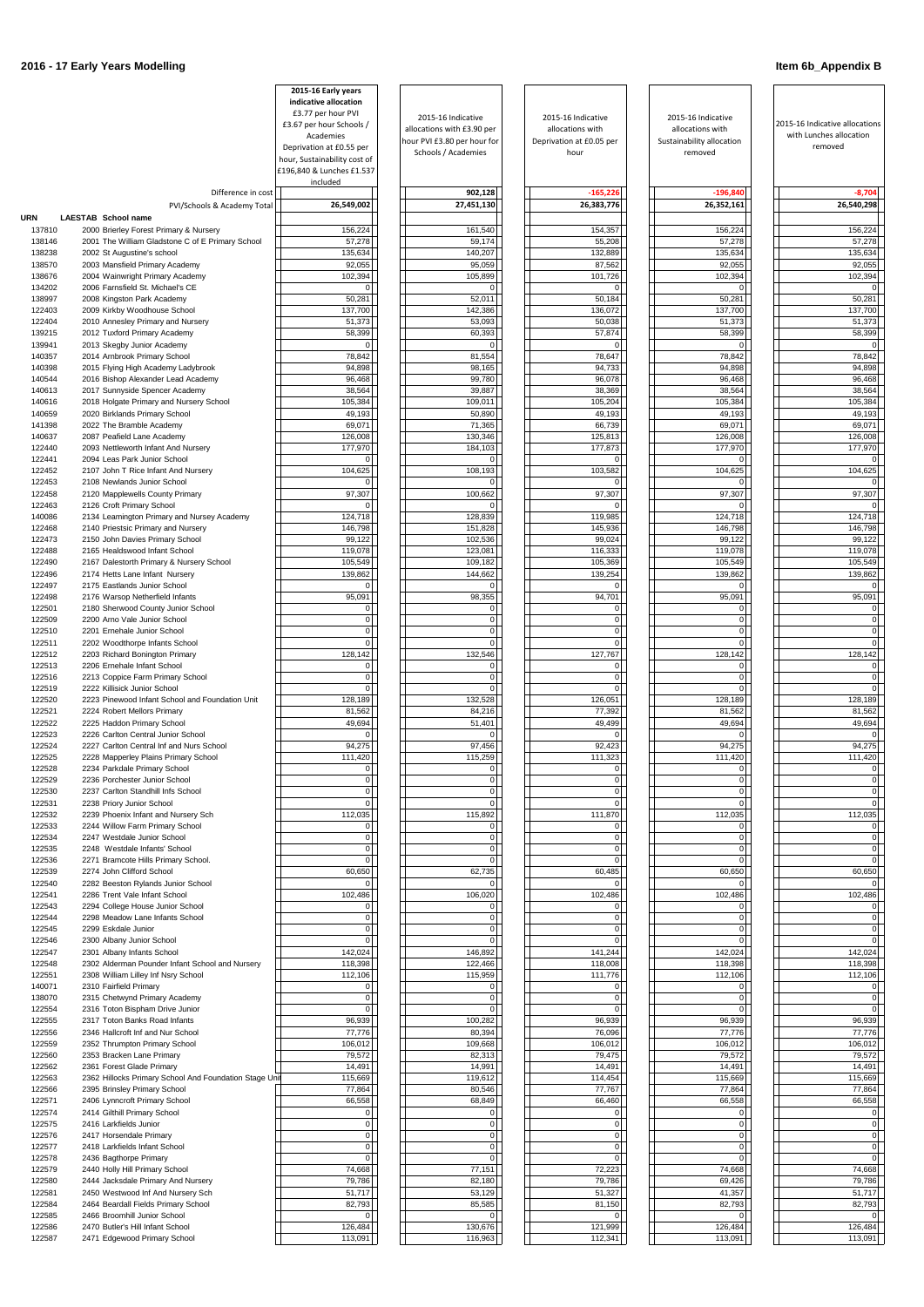|            |                                              | 2015-16 Early years                                       |                             |                          |                           |                                    |
|------------|----------------------------------------------|-----------------------------------------------------------|-----------------------------|--------------------------|---------------------------|------------------------------------|
|            |                                              | indicative allocation                                     |                             |                          |                           |                                    |
|            |                                              | £3.77 per hour PVI                                        | 2015-16 Indicative          | 2015-16 Indicative       | 2015-16 Indicative        |                                    |
|            |                                              | £3.67 per hour Schools /                                  | allocations with £3.90 per  | allocations with         | allocations with          | 2015-16 Indicative allocations     |
|            |                                              | Academies                                                 | hour PVI £3.80 per hour for | Deprivation at £0.05 per | Sustainability allocation | with Lunches allocation<br>removed |
|            |                                              | Deprivation at £0.55 per                                  | Schools / Academies         | hour                     | removed                   |                                    |
|            |                                              | hour, Sustainability cost of<br>£196,840 & Lunches £1.537 |                             |                          |                           |                                    |
|            | Difference in cost                           | included                                                  | 902,128                     | $-165,226$               | $-196,840$                | $-8,704$                           |
|            | PVI/Schools & Academy Total                  | 26,549,002                                                | 27,451,130                  | 26,383,776               | 26,352,161                | 26,540,298                         |
| <b>URN</b> | LAESTAB School name                          |                                                           |                             |                          |                           |                                    |
| 122589     | 2490 Leen Mills Primary School               | $\overline{0}$                                            | U                           | $\overline{0}$           | $\Omega$                  |                                    |
| 122595     | 2532 Lovers Lane Primary                     | 67,510                                                    | 69,752                      | 65,245                   | 67,510                    | 67,510                             |
| 122596     | 2560 Lady Bay Primary School                 | $\overline{0}$                                            | $\overline{0}$              | $\overline{0}$           | $\Omega$                  |                                    |
| 122597     | 2565 Jesse Gray Primary School               | $\overline{0}$                                            | $\overline{0}$              | $\overline{0}$           | $\overline{0}$            |                                    |
| 122598     | 2568 West Bridgford Infants School           | $\overline{0}$                                            | $\overline{0}$              | $\overline{0}$           | $\mathbf 0$               | $\overline{0}$                     |
| 122599     | 2571 Abbey Road Primary School               | 0                                                         | $\overline{0}$              | $\overline{0}$           | $\overline{0}$            | $\overline{0}$                     |
| 122600     | 2574 The West Bridgford Junior Sch.          | $\overline{0}$                                            | $\overline{0}$              | $\mathbf 0$              | $\overline{0}$            | $\overline{0}$                     |
| 122601     | 2585 Edwalton Primary School                 | $\Omega$                                                  | $\Omega$                    | $\overline{0}$           | $\Omega$                  |                                    |
| 122602     | 2590 Heymann                                 | 83,307                                                    | 86,162                      | 82,820                   | 83,307                    | 83,307                             |
| 122603     | 2611 Redlands Primary and Nursery School     | 142,013                                                   | 146,873                     | 141,053                  | 142,013                   | 142,013                            |
| 122604     | 2614 Haggonfields Primary                    | 52,001                                                    | 53,412                      | 51,363                   | 41,641                    | 52,001                             |
| 122605     | 2616 Sir Edmund Hillary Primary              | 146,382                                                   | 151,386                     | 145,227                  | 146,382                   | 146,382                            |
| 137362     | 2634 Norbridge Academy                       | 157,003                                                   | 162,384                     | 156,140                  | 157,003                   | 157,003                            |
| 122611     | 2673 Manners Sutton Primary School           | 15,506                                                    | 15,684                      | 15,506                   | 5,146                     | 15,506                             |
| 122612     | 2674 Chuter Ede Primary School               | $\overline{0}$                                            | $\Omega$                    | $\Omega$                 | $\Omega$                  |                                    |
| 122614     | 2678 John Hunt Primary                       | 138,463                                                   | 143,234                     | 138,366                  | 138,463                   | 138,463                            |
| 122615     | 2679 Beckingham Primary School               | 9,018                                                     | 9,329                       | 9,018                    | 9,018                     | 9,018                              |
| 122617     | 2685 Bestwood Village Hawthorne              | 80,490                                                    | 82,878                      | 79,710                   | 70,130                    | 80,490                             |
| 122620     | 2692 Robert Miles Infant School              | 0                                                         | $\Omega$                    | $\overline{0}$           | $\Omega$                  | $\Omega$                           |
| 122621     | 2693 Carnarvon Primary School                | 0                                                         | $\Omega$                    | $\overline{0}$           | $\overline{0}$            | $\Omega$                           |
| 122624     | 2699 Burton Joyce Primary School             | $\overline{0}$                                            | $\Omega$                    | $\mathbf{0}$             | $\Omega$                  |                                    |
| 122625     | 2700 Manor Park Infants School               | 111,429                                                   | 115,250                     | 110,859                  | 111,429                   | 111,429                            |
| 122627     | 2704 Ramsden Primary School                  | 0                                                         | $\Omega$                    | $\Omega$                 | $\Omega$                  |                                    |
| 122628     | 2705 Clarborough School.                     | 36,333                                                    | 37,586                      | 36,333                   | 36,333                    | 36,333                             |
| 122630     | 2711 Samuel Barlow Primary                   | 82,616                                                    | 85,443                      | 82,046                   | 82,616                    | 82,616                             |
| 122631     | 2718 John Blow Primary School                | 0                                                         | $\Omega$                    | $\overline{0}$           | $\Omega$                  |                                    |
| 122635     | 2723 Cropwell Bishop Primary School          | $\Omega$                                                  | $\Omega$                    | $\Omega$                 | $\Omega$                  |                                    |
| 122636     | 2731 Lantern Lane Primary Nursery School     | 95,457                                                    | 98,738                      | 95,165                   | 95,457                    | 95,457                             |
| 122637     | 2732 East Leake Brookside Primary            | 27,275                                                    | 28,215                      | 27,275                   | 27,275                    | 27,275                             |
| 122638     | 2734 East Markham Primary School             | $\overline{0}$                                            | $\overline{0}$              | $\overline{0}$           | $\Omega$                  | $\Omega$                           |
| 122639     | 2737 King Edwin Primary School               | 115.385                                                   | 119.335                     | 114.620                  | 115.385                   | 115.385                            |
| 122640     | 2741 Elkesley County Primary School          | 27,958                                                    | 28,543                      | 27,388                   | 17,598                    | 27,958                             |
| 122641     | 2742 Everton Primary School                  | 40,387                                                    | 41,418                      | 40,289                   | 30,027                    | 40,387                             |
| 122643     | 2745 Flintham Primary School                 | 5,400                                                     | 5,586                       | 5,400                    | 5,400                     | 5,400                              |
| 122644     | 2748 Gotham Primary School                   | $\overline{0}$                                            | $\Omega$                    | $\Omega$                 | $\Omega$                  |                                    |
| 122645     | 2751 Queen Eleanor Primary School            | $\overline{0}$                                            | $\overline{0}$              | $\overline{0}$           | $\Omega$                  |                                    |
| 122650     | 2768 Willow Brook Primary School             | 0                                                         | $\overline{0}$              | $\overline{0}$           | $\Omega$                  |                                    |
| 122651     | 2769 Kinoulton Primary School                | 0                                                         | $\overline{0}$              | $\overline{0}$           | $\overline{0}$            |                                    |
| 122652     | 2770 Crossdale Drive Primary School          | 0                                                         | $\overline{0}$              | $\overline{0}$           | $\overline{0}$            |                                    |
| 122653     | 2772 Kirklington Primary School              | 0                                                         | $\overline{0}$              | $\mathbf 0$              | $\mathbf{0}$              |                                    |
| 122654     | 2775 Lambley Primary School                  | $\overline{0}$                                            | $\Omega$                    | $\overline{0}$           | $\Omega$                  |                                    |
| 122655     | 2779 Mattersey County Primary                | 4,077                                                     | 4,218                       | 4,077                    | 4,077                     | 4,077                              |
| 122656     | 2781 Misson Cp                               | 9,474                                                     | 9,797                       | 9,377                    | 9,474                     | 9,474                              |
| 122657     | 2784 Misterton Primary School                | 50,187                                                    | 51,907                      | 49,895                   | 50,187                    | 50,187                             |
| 122658     | 2787 Newstead Primary School                 | 65,302                                                    | 67,186                      | 65,025                   | 54,942                    | 65,302                             |
| 122659     | 2788 Abbey Gates Primary School              | 68,655                                                    | 71,019                      | 68,573                   | 68,655                    | 68,655                             |
| 122661     | 2790 Normanton On Soar Primary               | 39,187                                                    | 40,177                      | 39,089                   | 28,827                    | 39,187                             |
| 122662     | 2793 North Clifton Primary School            | 18,129                                                    | 18,397                      | 18,129                   | 7,769                     | 18,129                             |
| 122663     | 2796 Muskham Primary School                  | 12,835                                                    | 13,274                      | 12,738                   | 12,835                    | 12,835                             |
| 122665     | 2800 Ollerton Primary School                 | 84,206                                                    | 87,100                      | 83,944                   | 84,206                    | 84,206                             |
| 122666     | 2801 Forest View Junior School               | $\overline{0}$                                            |                             |                          | $\Omega$                  |                                    |
| 122667     | 2802 Maun Infant And Nursery                 | 133,975                                                   | 138,581                     | 133,600                  | 133,975                   | 133,975                            |
| 122668     | 2806 Orston Primary                          | 10,719                                                    | 11,088                      | 10,719                   | 10,719                    | 10,719                             |
| 122669     | 2810 Radcliffe On Trent Infant               | 112,677                                                   | 116,558                     | 112,579                  | 112,677                   | 112,677                            |
| 122670     | 2812 Radcliffe On Trent Junior               | $\overline{0}$                                            |                             |                          | $\Omega$                  |                                    |
| 122671     | 2813 Rampton Primary School                  | 29,595                                                    | 30,251                      | 29,400                   | 19,235                    | 29,595                             |
| 122674     | 2821 Lake View Primary And Nursery           | 78,445                                                    | 81,106                      | 77,290                   | 78,445                    | 78,445                             |
| 122675     | 2822 James Peacock Inf Nur School            | 167,906                                                   | 173,690                     | 167,741                  | 167,906                   | 167,906                            |
| 122676     | 2824 Lowes Wong Infant School                | 34,324                                                    | 35,497                      | 34,046                   | 34,324                    | 34,324                             |
| 122677     | 2826 Sutton Bonington Primary                | $\Omega$                                                  |                             | $\Omega$                 |                           |                                    |
| 122678     | 2829 Sutton On Trent Primary                 | 4,650                                                     | 4,811                       | 4,650                    | 4,650                     | 4,650                              |
| 122680     | 2844 Walkeringham Primary School             | 32,014                                                    | 32,761                      | 32,014                   | 21,654                    | 32,014                             |
| 122681     | 2850 Willoughby Primary School               | $\overline{0}$                                            | 0                           | 0                        | $\Omega$                  |                                    |
| 122682     | 2853 Winthorpe Primary School                | 0                                                         | $\overline{0}$              | $\overline{0}$           | $\mathbf 0$               |                                    |
| 122683     | 2858 Tollerton Primary School                | 0                                                         | $\overline{0}$              | $\overline{0}$           | $\overline{0}$            |                                    |
| 122684     | 2860 Sir John Sherbrooke Junior              | 0                                                         | $\overline{0}$              | 0                        | $\Omega$                  |                                    |
| 122685     | 2865 Robert Miles Junior                     | 0                                                         | $\Omega$                    | $\overline{0}$           | $\overline{0}$            |                                    |
| 122686     | 2876 Ranskill Primary School                 | $\overline{0}$                                            | $\Omega$                    | $\overline{0}$           | $\Omega$                  |                                    |
| 122706     | 2900 Kimberley Primary                       | 95,545                                                    | 98,482                      | 95,545                   | 85,185                    | 95,545                             |
| 122707     | 2901 Round Hill Primary                      | 22,734                                                    | 23,511                      | 22,554                   | 22,734                    | 22,734                             |
| 122714     | 2910 Hollywell Primary                       | $\overline{0}$                                            |                             |                          | $\Omega$                  |                                    |
| 122715     | 2911 Stanhope Primary School                 | 58,925                                                    | 60,916                      | 57,852                   | 58,925                    | 58,925                             |
| 122716     | 2912 Kingsway Primary School                 | 0                                                         | $\Omega$                    | 01                       | $\Omega$                  |                                    |
| 122717     | 2913 Morven Park Primary School              | 151,187                                                   | 156,359                     | 150,092                  | 151,187                   | 151,187                            |
| 122720     | 2916 Arnold Mill Primary                     | 91,570                                                    | 94,655                      | 89,635                   | 91,570                    | 91,570                             |
| 122722     | 2918 Orchard Primary School                  | 127,116                                                   | 131,499                     | 127,116                  | 127,116                   | 127,116                            |
| 122723     | 2919 Greenwood Primary School                | 149,211                                                   | 154,356                     | 149,211                  | 149,211                   | 149,211                            |
| 122724     | 2920 Jeffries Primary And Nursery School     | 91,593                                                    | 94,544                      | 86,118                   | 91,593                    | 91,593                             |
| 136274     | 2921 Barnby Road Academy Primary And Nursery | 154,326                                                   | 159,637                     | 154,034                  | 154,326                   | 154,326                            |
| 122727     | 2923 Holly Primary School                    | 105,993                                                   | 109,645                     | 105,910                  | 105,993                   | 105,993                            |
| 122728     | 2924 Keyworth Primary And Nursery            | 45,697                                                    | 47,225                      | 44,444                   | 45,697                    | 45,697                             |
| 122729     | 2925 Prospect Hill Infant                    | 124,914                                                   | 129,175                     | 123,691                  | 124,914                   | 124,914                            |
| 122730     | 2926 Prospect Hill Junior School             | $\overline{0}$                                            | $\overline{0}$              | $\overline{0}$           | $\Omega$                  |                                    |
| 122731     | 2927 Church Vale Primary School              | 50,244                                                    | 51,899                      | 48,197                   | 50,244                    | 50,244                             |
| 122732     | 2928 Carr Hill Primary School                | 99,100                                                    | 102,506                     | 98,822                   | 99,100                    | 99,100                             |
| 122734     | 2930 Heatherley Primary School               | 45,678                                                    | 47,253                      | 45,678                   | 45,678                    | 45,678                             |
| 122735     | 2931 Greythorn Primary School                | 0                                                         | $\overline{0}$              | $\overline{0}$           | $\Omega$                  |                                    |
| 122737     | 2933 Sparken Hill Academy                    | 124,666                                                   | 128,954                     | 124,388                  | 124,666                   | 124,666                            |
| 122738     | 2934 Mornington Primary School               | 0                                                         | $\Omega$                    | $\overline{0}$           | $\Omega$                  | $\overline{0}$                     |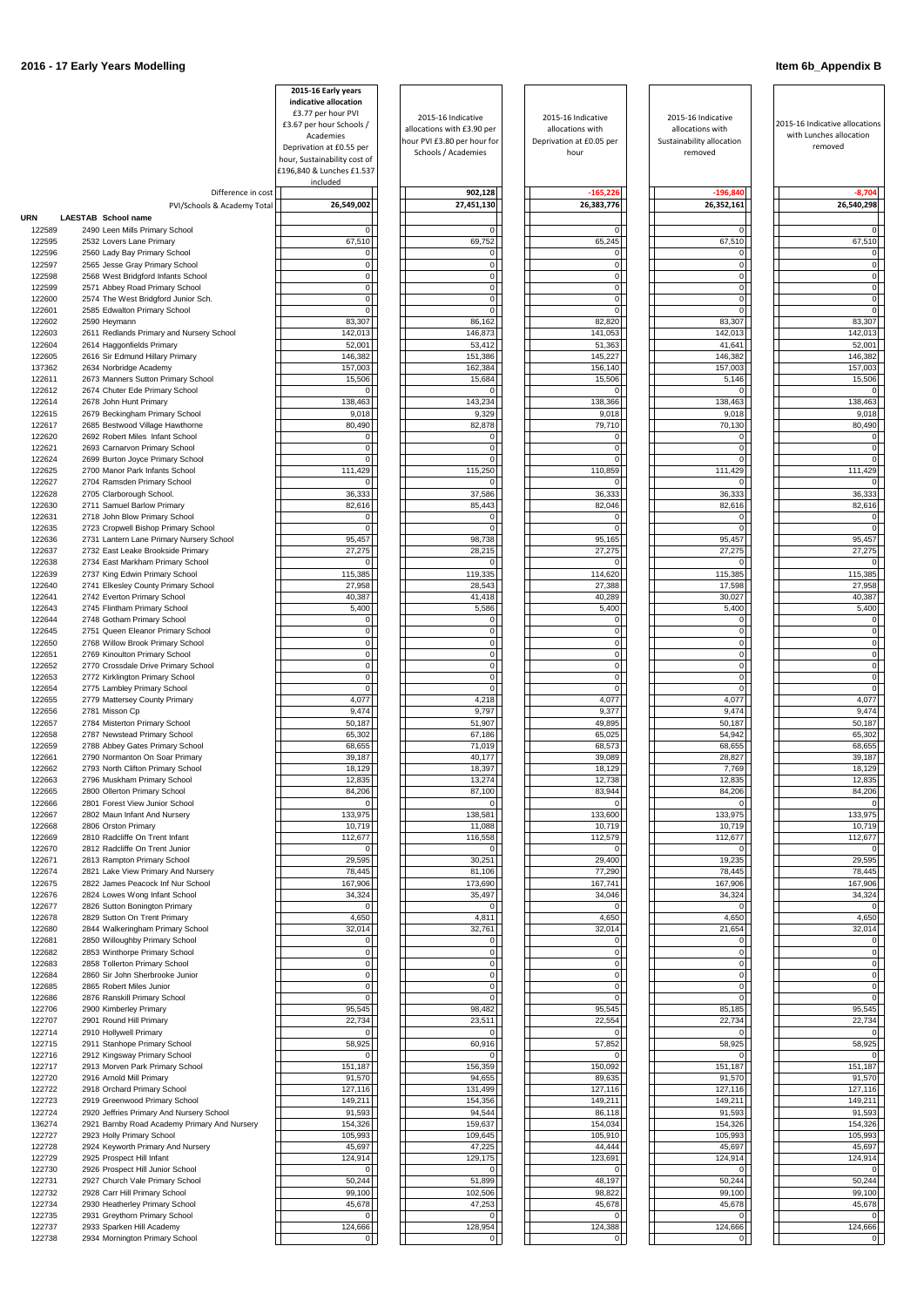|                  |                                                                                         | 2015-16 Early years<br>indicative allocation                |                                                    |                                        |                                        |                                                           |
|------------------|-----------------------------------------------------------------------------------------|-------------------------------------------------------------|----------------------------------------------------|----------------------------------------|----------------------------------------|-----------------------------------------------------------|
|                  |                                                                                         | £3.77 per hour PVI<br>£3.67 per hour Schools /<br>Academies | 2015-16 Indicative<br>allocations with £3.90 per   | 2015-16 Indicative<br>allocations with | 2015-16 Indicative<br>allocations with | 2015-16 Indicative allocations<br>with Lunches allocation |
|                  |                                                                                         | Deprivation at £0.55 per                                    | hour PVI £3.80 per hour for<br>Schools / Academies | Deprivation at £0.05 per<br>hour       | Sustainability allocation<br>removed   | removed                                                   |
|                  |                                                                                         | hour, Sustainability cost of<br>£196,840 & Lunches £1.537   |                                                    |                                        |                                        |                                                           |
|                  | Difference in cost                                                                      | included                                                    | 902,128                                            | $-165,226$                             | $-196,840$                             | $-8,704$                                                  |
| URN              | PVI/Schools & Academy Total<br><b>LAESTAB</b> School name                               | 26,549,002                                                  | 27,451,130                                         | 26,383,776                             | 26,352,161                             | 26,540,298                                                |
| 130255<br>131091 | 2937 Forest Town Primary<br>2940 Crompton View Primary School                           | 105,959<br>69,472                                           | 109,547<br>71,845                                  | 104,204<br>68,879                      | 105,959<br>69,472                      | 105,959<br>69,472                                         |
| 131722           | 2941 Gateford Park                                                                      | 0                                                           |                                                    |                                        | $\Omega$                               |                                                           |
| 131642<br>132072 | 2942 Arnold View Primary<br>2944 Beeston Fields Primary School                          | 89,715<br>105,186                                           | 92,776<br>108,813                                  | 88,852<br>105,186                      | 89,715<br>105,186                      | 89,715<br>105,186                                         |
| 132194           | 2946 Pierrepont Gamston Primary School                                                  | $\overline{0}$<br>148,811                                   | 153,939                                            | $\Omega$                               | $\Omega$                               |                                                           |
| 132242<br>132243 | 2947 Berry Hill Primary School<br>2948 Crescent Primary School                          | 141,770                                                     | 146,513                                            | 148,714<br>137,915                     | 148,811<br>141,770                     | 148,811<br>141,770                                        |
| 122741<br>122742 | 3004 St. Edmund'S C Of E Primary & Nursery School<br>3008 St.Andrews C.E Primary School | 41,429<br>130,752                                           | 42,851<br>135,261                                  | 41,234<br>130,752                      | 41,429<br>130,752                      | 41,429<br>130,752                                         |
| 122743           | 3018 All Hallows C.E.Controlled Primary                                                 | $\overline{0}$                                              | $\Omega$                                           |                                        | $\Omega$                               |                                                           |
| 122744<br>122745 | 3021 Stapleford St John'S Ce Prim<br>3031 Selston C Of E Inf Nursery                    | 1,433<br>93,010                                             | 1,482<br>95,860                                    | 1,433<br>93,010                        | 1,433<br>82,650                        | 1,433<br>93,010                                           |
| 122746<br>122747 | 3032 Underwood C.E. Primary School<br>3040 Mount C Of E Primary School                  | $\overline{0}$<br>59,209                                    | 61,215                                             | 58,279                                 | $\Omega$<br>59,209                     | 59,209                                                    |
| 122748           | 3055 St John'S C Of E Primary                                                           | 0                                                           |                                                    | $\Omega$                               | $\mathbf 0$                            |                                                           |
| 122749<br>122750 | 3061 Ranby C Of E Primary School<br>3065 Bleasby C.E. Primary School                    | 0 <br> 0                                                    | $\Omega$                                           | $\overline{0}$<br>$\Omega$             | $\overline{0}$<br>$\Omega$             |                                                           |
| 122751           | 3072 Bunny C E Primary School                                                           | 26,551                                                      | 27,106                                             | 26,468                                 | 16,191                                 | 26,551                                                    |
| 122752<br>122753 | 3073 St. Wilfrid'S C.E. School<br>3076 Dean Hole Primary School                         | $\Omega$<br>21,494                                          | 21,878                                             | 21,494                                 | $\Omega$<br>11,134                     | 21,494                                                    |
| 122754<br>122756 | 3081 Coddington Ce Primary School<br>3084 Costock C Of E Primary School                 | 111,663<br>0                                                | 115,509                                            | 111,565<br><sup>n</sup>                | 111,663<br>$\Omega$                    | 111,663                                                   |
| 122757           | 3087 Cuckney C.E. Primary School                                                        | 10,890                                                      | 11,263                                             | 10,808                                 | 10,890                                 | 10,890                                                    |
| 122758<br>140591 | 3088 Dunham On Trent C.E. Primary School<br>3089 East Bridgford St Peter'S Cofe         | 0<br>12,320                                                 | $\Omega$<br>12,745                                 | $\Omega$<br>12,320                     | $\Omega$<br>12,320                     | 12,320                                                    |
| 122760           | 3097 Farndon St. Peter'S C Of E Primary                                                 | 16,159                                                      | 16,716                                             | 16,159                                 | 16,159                                 | 16,159                                                    |
| 122761<br>122762 | 3104 Halam Ce (C) Primary School<br>3112 Kneesall C Of E Primary                        | 3,758<br>11,009                                             | 3,887<br>11,389                                    | 3,758<br>11,009                        | 3,758<br>11,009                        | 3,758<br>11,009                                           |
| 122763<br>122764 | 3113 Langar Cofe Primary School<br>3117 St Matthews Ce                                  | 0<br>3,582                                                  | 3,705                                              | 3,582                                  | $\Omega$<br>3,582                      | $\Omega$<br>3,582                                         |
| 137986           | 3118 Leverton C Of E Academy                                                            | 0                                                           | $\Omega$                                           | $\mathbf 0$                            | $\mathbf 0$                            | $\Omega$                                                  |
| 122766<br>122767 | 3119 Norwell C Of E Primary School<br>3126 St Peter'S C Of E Junior                     | $\overline{0}$<br>$\overline{0}$                            | $\Omega$<br>$\Omega$                               | $\mathbf{0}$<br>$\Omega$               | $\overline{0}$<br>$\Omega$             |                                                           |
| 122768           | 3132 Holy Trinity Infants School                                                        | 8,265                                                       | 8,550                                              | 8,265                                  | 8,265                                  | 8,265                                                     |
| 122769<br>122770 | 3133 Lowes Wong Junior School<br>3143 Trowell C Of E Primary School                     | 0 <br> 0                                                    | $\Omega$                                           | $\overline{0}$<br>$\Omega$             | $\overline{0}$<br>$\Omega$             |                                                           |
| 122771<br>122772 | 3145 Walesby C.E. Primary<br>3287 North Wheatley C Of E Primary School                  | $\overline{0}$<br>35,067                                    | 35,919                                             | $\Omega$<br>35,067                     | $\Omega$<br>24,707                     | 35,067                                                    |
| 131814           | 3290 Ravenshead C Of E Primary                                                          | 67,718                                                      | 70,053                                             | 67,718                                 | 67,718                                 | 67,718                                                    |
| 132784<br>132770 | 3292 Bowbridge Primary School<br>3293 Northfield Primary And Nursery                    | 135,349<br>118,326                                          | 139,946<br>122,378                                 | 133,474<br>117,591                     | 135,349<br>118,326                     | 135,349<br>118,326                                        |
| 132814           | 3294 Langold Dyscarr Community                                                          | 80,437                                                      | 83,200                                             | 80,145                                 | 80,437                                 | 80,437                                                    |
| 133268<br>133265 | 3295 Heathlands Primary And Nursery<br>3296 St. Peter'S C. Of E. Primary                | 60,755<br>81,924                                            | 62,850<br>84,723                                   | 60,755<br>81,242                       | 60,755<br>81,924                       | 60,755<br>81,924                                          |
| 133280<br>133269 | 3297 Abbey Primary School<br>3298 Wynndale Primary                                      | 0<br>13,433                                                 | 13,897                                             | 13,433                                 | $\Omega$<br>13,433                     | 13,433                                                    |
| 122775           | 3310 St.Mary Magdalene C.E. Primary                                                     | $\overline{0}$                                              |                                                    | $\Omega$                               | $\Omega$                               |                                                           |
| 135868<br>122786 | 3331 Springbank Primary<br>3350 Arnold Seely Cofe Primary School                        | 101,880<br>0                                                | 105,393<br>$\Omega$                                | 101,880<br>$\Omega$                    | 101,880<br>$\Omega$                    | 101,880                                                   |
| 122787           | 3352 Colwick St.John The Baptist                                                        | $\Omega$<br>$\overline{0}$                                  | $\Omega$<br>$\Omega$                               | 0<br>$\Omega$                          | $\Omega$<br>$\Omega$                   |                                                           |
| 122788<br>122789 | 3370 Bramcote C E Primary School<br>3390 St. Swithun'S C.E. Primary                     | 43,305                                                      | 44,789                                             | 43,058                                 | 43,305                                 | 43,305                                                    |
| 122792<br>122793 | 3450 Christ Church C Of E Infant<br>3494 St. Luke'S C.E. Primary School                 | 22,811<br>0                                                 | 23,598                                             | 22,811<br>$\Omega$                     | 22,811<br>0                            | 22,811                                                    |
| 122794           | 3496 St. Anne'S C.Of E. Primary                                                         | $\overline{0}$                                              |                                                    | $\Omega$                               | $\Omega$                               |                                                           |
| 140574<br>122796 | 3511 Archbishop Cranmer C.E. Pri<br>3514 Primary/St Mary And St Martin                  | 4,983<br>$\overline{0}$                                     | 5,155<br>$\Omega$                                  | 4,983<br>$\Omega$                      | 4,983<br>$\overline{0}$                | 4,983                                                     |
| 122797<br>122798 | 3530 Cotgrave Church Of England<br>3534 St.Mary'S C.Of E.Primary                        | $\overline{0}$<br>36,774                                    | 38,042                                             | $\Omega$<br>36,774                     | $\Omega$<br>36,774                     | 36,774                                                    |
| 122799           | 3539 Elston All Saints Ang/Meth                                                         | 9,459                                                       | 9,785                                              | 9,459                                  | 9,459                                  | 9,459                                                     |
| 122801<br>122802 | 3546 Gamston C Of E (Aided) School<br>3548 St Peter'S Ce School Gringley                | 606<br>35,011                                               | 627<br>36,218                                      | 606<br>35,011                          | 606<br>35,011                          | 606<br>35,011                                             |
| 122803           | 3550 Gunthorpe C.E. Primary                                                             | 18,838                                                      | 19,481                                             | 18,643                                 | 18,838                                 | 18,838                                                    |
| 122804<br>122806 | 3552 Harworth Cofe Primary<br>3566 Lowdham C Of E School                                | $\overline{0}$<br>$\overline{0}$                            | $\Omega$<br>ŋ                                      | $\Omega$<br>$\Omega$                   | $\overline{0}$<br>$\Omega$             |                                                           |
| 122807<br>122808 | 3568 Linby Cum Papplewick<br>3586 Sturton Le Steeple Cofe Aided                         | $\overline{0}$<br>36,817                                    | $\Omega$<br>37,730                                 | $\mathbf 0$<br>36,817                  | $\overline{0}$<br>26,457               | 36,817                                                    |
| 122809           | 3592 Sutton Cum Lound C.E.                                                              | 0                                                           | $\Omega$                                           | $\overline{0}$                         | $\overline{0}$                         |                                                           |
| 122810<br>138813 | 3606 Woods Foundation C Of E Aided<br>3690 Sacred Heart Catholic Voluntary Academy      | 0 <br>71,128                                                | 73,574                                             | $\mathbf 0$<br>70,933                  | $\Omega$<br>71,128                     | 71,128                                                    |
| 138811           | 3696 The Good Shepherd Primary Catholic Voluntary Ac                                    | $\Omega$                                                    |                                                    |                                        | $\Omega$                               |                                                           |
| 122813<br>138812 | 3710 St.Joseph'S Retford<br>3730 Holy Cross Primary Catholic Voluntary Academy          | 72,217<br>$\overline{0}$                                    | 74,350                                             | 72,217<br>$\Omega$                     | 61,857<br>$\Omega$                     | 72,217                                                    |
| 137909<br>122816 | 3763 The Priory Catholic Voluntary Academy<br>3764 St Patricks Catholic Primary         | 0 <br>6,940                                                 | 0 <br>7,175                                        | $\mathbf 0$<br>6,842                   | 0 <br>6,940                            | 0 <br>6,940                                               |
| 137428           | 3765 St Edmund Campion Catholic Pri                                                     | $\overline{0}$                                              |                                                    |                                        | $\Omega$                               |                                                           |
| 140727<br>140783 | 3766 Holy Trinity Catholic Primary<br>3767 St.Patrick'S R.C. School                     | 110,222<br>84,028                                           | 114,023<br>86,925                                  | 110,222<br>84,028                      | 110,222<br>84,028                      | 110,222<br>84,028                                         |
| 122820           | 3768 Holy Family Catholic Primary                                                       | 63,641                                                      | 65,835                                             | 63,641                                 | 63,641                                 | 63,641                                                    |
| 141460<br>122822 | 3769 St. Philip Neri With St. Bede<br>3770 Boughton St. Joseph'S Rc Prim                | 119,980<br>79,432                                           | 124,110<br>82,064                                  | 119,785<br>76,597                      | 119,980<br>79,432                      | 119,980<br>79,432                                         |
| 122823<br>134028 | 3771 Worksop Priory<br>3772 Ordsall Primary School                                      | 113,170<br>141,518                                          | 117,065<br>146,228                                 | 112,975<br>137,041                     | 113,170<br>141,518                     | 113,170<br>141,518                                        |
| 122824           | 3774 All Saints C.E.Infants School                                                      | 0                                                           |                                                    |                                        | $\overline{0}$                         |                                                           |
| 133277<br>133278 | 3775 Sutton Road Primary School<br>3776 High Oakham Primary School                      | 131,107<br>$\overline{0}$                                   | 135,610                                            | 130,634                                | 131,107<br>$\Omega$                    | 131,107                                                   |
| 133276<br>133274 | 3777 Oak Tree Primary School<br>3779 King Edward Primary School                         | 101,625<br>158,737                                          | 105,108<br>164,204                                 | 101,055<br>158,542                     | 101,625<br>158,737                     | 101,625<br>158,737                                        |